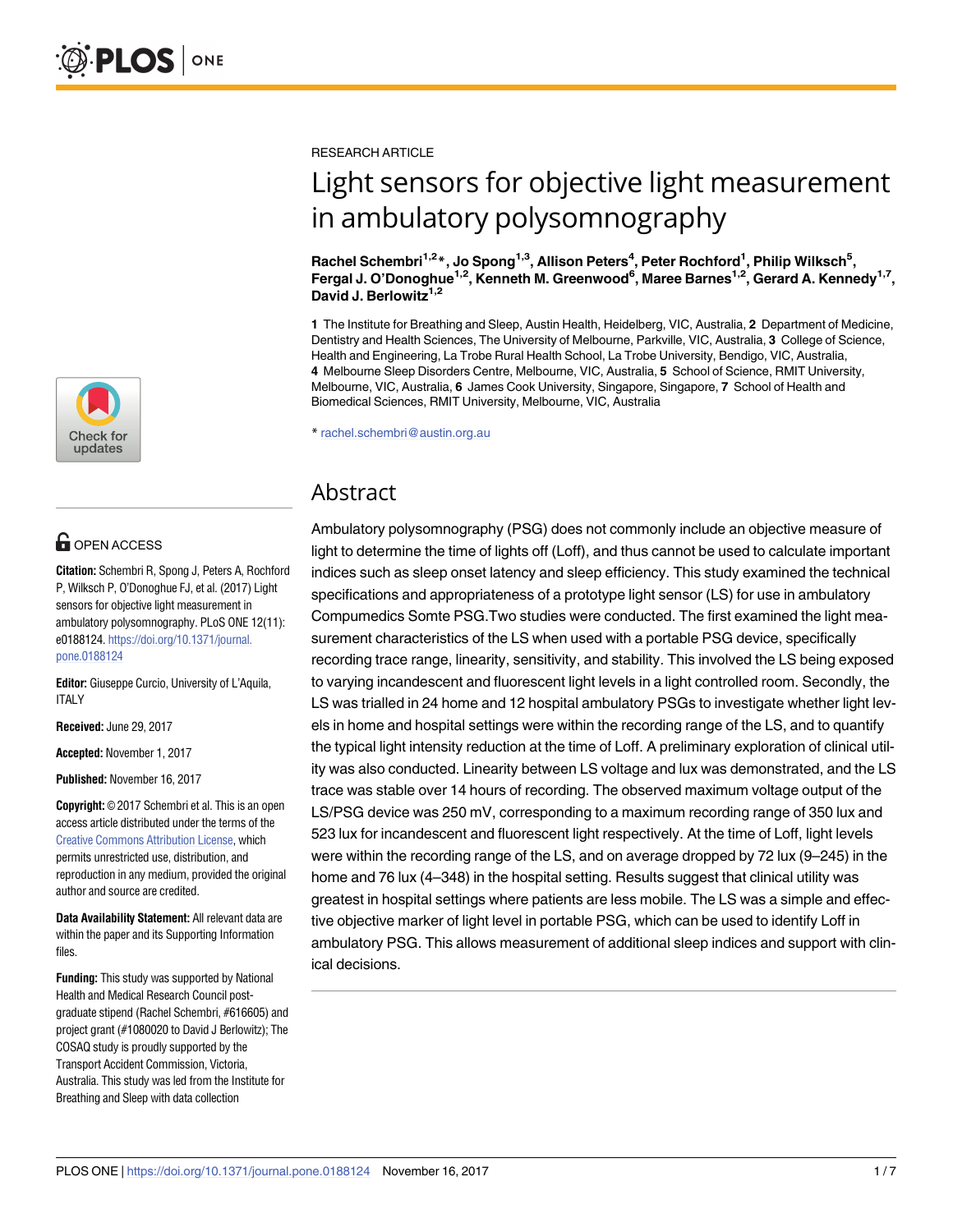<span id="page-1-0"></span>

undertaken across multiple sites. The technical sensor testing was performed at the Institute for Breathing and Sleep, and RMIT University. Overnight polysomnography was performed in participants' homes, or in hospital beds of the centres participating in the COSAQ study.

**Competing interests:** The authors have declared that no competing interests exist.

## **Introduction**

Comprehensive assessment of sleep and breathing requires full polysomnography (PSG), however, in-laboratory PSG evaluates typical sleep in an atypical environment. Portable PSG attempts to overcome these issues of validity by measuring sleep in the typical environment for that person. Portable PSG is usually unattended, lowering staff costs while improving patient access, maintaining usual care provision for those with illness or disability, and avoiding the unfamiliar environment of a sleep laboratory.  $[1-4]$ 

In-laboratory PSG signals commonly include a measure of light, however portable PSG do not commonly include a light sensor (LS) and thus the time of lights off (Loff) is unable to be objectively determined. Without accurate light data, important indices such as sleep onset latency and sleep efficiency (SE) cannot be reliably determined. Light level intensity varies significantly between environments where PSG is undertaken (for example, in homes or on hospital wards). While the absolute intensity, as measured in lux, is arguably not necessary, determining when a person turns off the light in readiness for sleep (the "moment" of Loff) would improve the accuracy of many sleep indices derived from ambulatory PSG.

This study evaluated a prototype LS used with an ambulatory PSG device in both home and hospital ward settings. Two assessments were conducted. The first "bench test" examined the light measurement characteristics of the LS to determine the range, sensitivity, linearity and the effect of changes in light source type. The second "real-world test" investigated LS recording ranges in home and hospital settings. The aim of these studies was to validate the LS for use in ambulatory PSG.

# **Materials and methods**

#### Experimental equipment

The LS photosensor is a PerkinElmer Optoelectronics VTB8440B planar silicon photodiode with a parallel resistor (220 kΩ). Apart from a modification to the LS connection such that it fitted the auxiliary DC port of the portable recording unit, all other aspects of the LS remained the same as the commercially available, in-laboratory version (Compumedics model 7707- 0030-01, Abbotsford, Victoria, Australia). The light sensor is a small light weight sensor, approximately measuring 1.5cm x 2cm and weighing 3g. LS traces were recorded and analysed via portable Compumedics 'Somte PSG' devices and Compumedics 'Profusion 3' software (Compumedics, Abbotsford, Victoria, Australia). The Somte PSG auxiliary port had a maximum input range of +/-250mV.

## Procedure

**Study 1: Light measurement characteristics of the light sensor.** The LS was placed in a room where light levels could be varied to known lux levels and light recorded across a range of lux. Three LS and Somte PSG recording unit pairs (LS/Somte PSG) were used. Lux was measured with a digital EC1 Luxmeter (Hagner, Sweden) which incorporated a silicon photodiode with a wavelength filter and diffuser. The luxmeter had accuracy within 1% and a resolution of 0.1 lux. To achieve light levels above and below 180 lux, two incandescent light sources were used: a 150 watt tungsten filament flood lamp and a 50 watt quartz-halogen bulb, respectively. To adjust light levels across the experimental range, neutral absorbing filters with optical densities of 1.0 and 2.0 (transmittances of 0.1 and 0.01 respectively) and varying distances between the LS and the light source (20 cm to 4 m) were used.

For each of the three LS/Somte PSG pairs, 30 seconds of light recording data (sampling rate of 32 Hz) were averaged to provide one voltage value per light level sampled. The upper light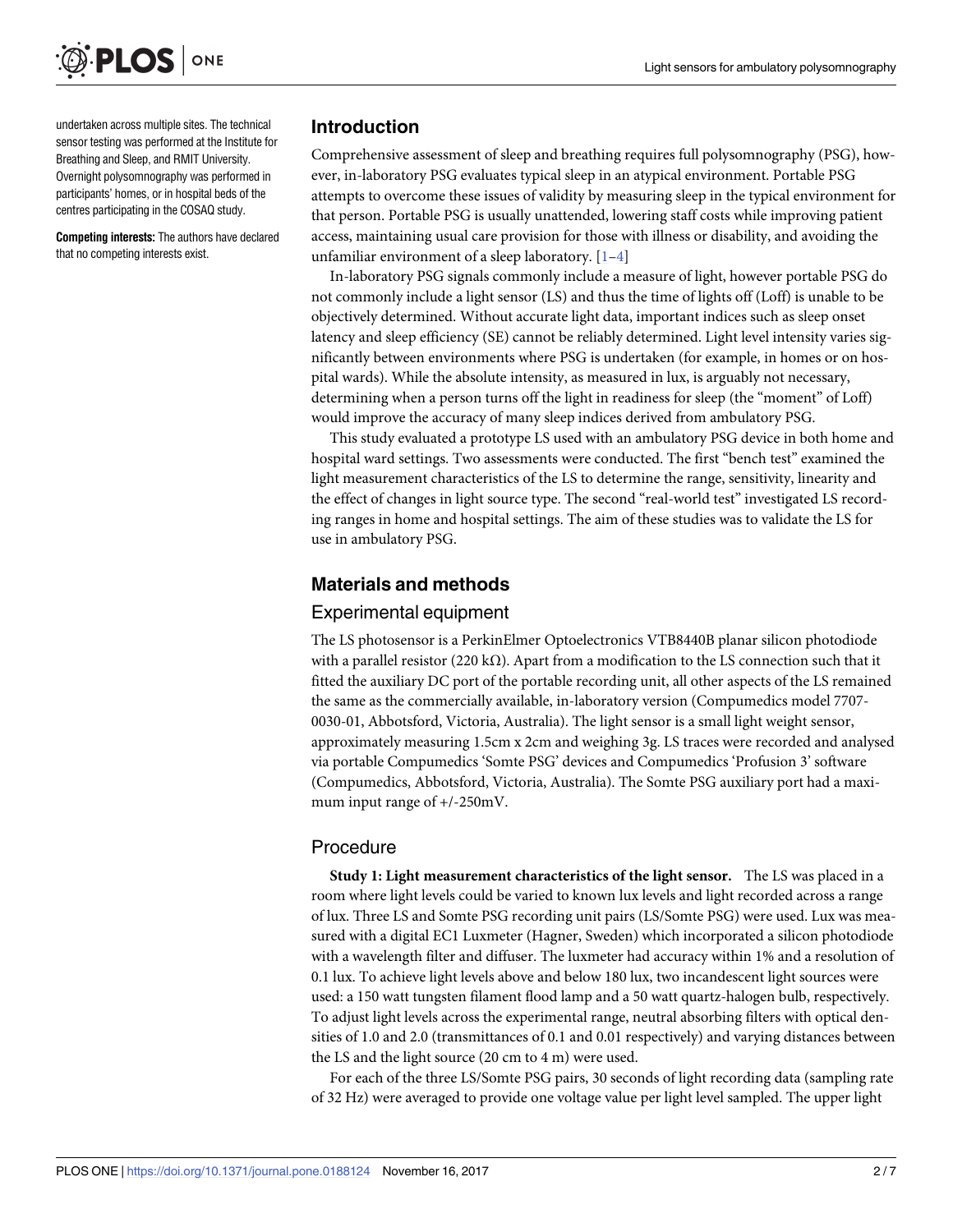<span id="page-2-0"></span>limit of the LS/Somte PSG pairs was found by exposing the sensor to bright light (1000 lux) and reducing lux in increments of 100 until the recorded voltage dropped below the maximum. Linearity was then assessed by recording a range of light levels from this upper limit through to darkness, and plotting lux against voltage. To assess the impact of varying the type of light source, levels were also recorded with the same protocol using two household fluorescent tubes boxed within a diffusing cover.

Calibration factors to calculate lux for any given voltage were derived using a linear multipoint regression. This was done separately for incandescent and fluorescent light sources, based on the average sensitivity values across the three sensors. The precise recording range of each LS/Somte recording unit was calculated. The upper recording limit was the highest lux level that could be detected, within the linear range of the LS. Stability was assessed by conducting a 14 hour recording at a continuous light level of 0.1 lux to simulate an overnight PSG recording. Traces were analysed for drift (change in lux) over time.

**Study 2: LS recordings in home and hospital settings.** The LS was trialled in two "realworld" environments. Firstly, in-home PSGs[[5](#page-5-0)] where the LS was positioned on the forehead of 24 able-bodied participants so that light data were not obscured by clothing or bed covers. Secondly, the LS was trialled in 12 PSGs conducted in hospital wards on patients with acute quadriplegia (the COSAQ study).[\[6\]](#page-5-0) The LS was placed on the patient's pillow in a position that would not be obscured by bed covers or by head movement/position change. While forehead positioning is standard for clinical use, the LS was not placed on the forehead of patients with spinal cord injury due to possible increased tactile sensitivity following injury.[\[7\]](#page-5-0) Both studies were approved by the Austin Health Human Research Ethics Committee.

Light levels (lux) were examined to determine whether they were within the recording range of the LS, and to quantify the typical reduction at the time of Loff. The LS trace voltage value was measured using Compumedics 'Profusion 3' software 'meter mode' immediately before and after Loff. Voltages at the time of Loff were converted to lux, using the LS characteristic results from bench test. A preliminary exploration of clinical utility was also investigated, by comparison of Loff estimates with the LS (using the light sensor trace in combination with clinical interpretation of other PSG signals) and without the LS (other PSG signals only, primarily the position sensor). Estimates were made by an experienced sleep scientist blinded to the PSG order, using manual visual scoring (as per standard methodology for sleep staging and respiratory scoring [\[8](#page-5-0)]).

#### **Results**

#### Study 1: Light measurement characteristics of the light sensor

The maximum voltage output of the LS/Somte PSG was 250 mV. LS traces were linearly related to lux (*<*2% full scale non-linearity), and displayed adequate sensitivities, and trivial drift over 14 hours ([Table](#page-3-0) 1). The LS recorded up to at least 350 lux for incandescent and 523 lux for fluorescent light.

#### Study 2: LS recordings in home and hospital settings

The LS trace appearance for both home and hospital portable PSGs commonly showed heightened and variable activity prior to Loff, followed by reduced and stable activity after Loff [\(Table](#page-3-0) 2 and [Fig](#page-4-0) 1). Light levels recorded in all home and hospital PSGs remained within the maximum recording range of the sensors.

Estimating Loff with and without the inclusion of the LS trace showed a greater than five minute change in the estimate of Loff for 25% of home PSGs (average of 13 minutes difference), and 92% of hospital PSGs (average of 18 minutes difference).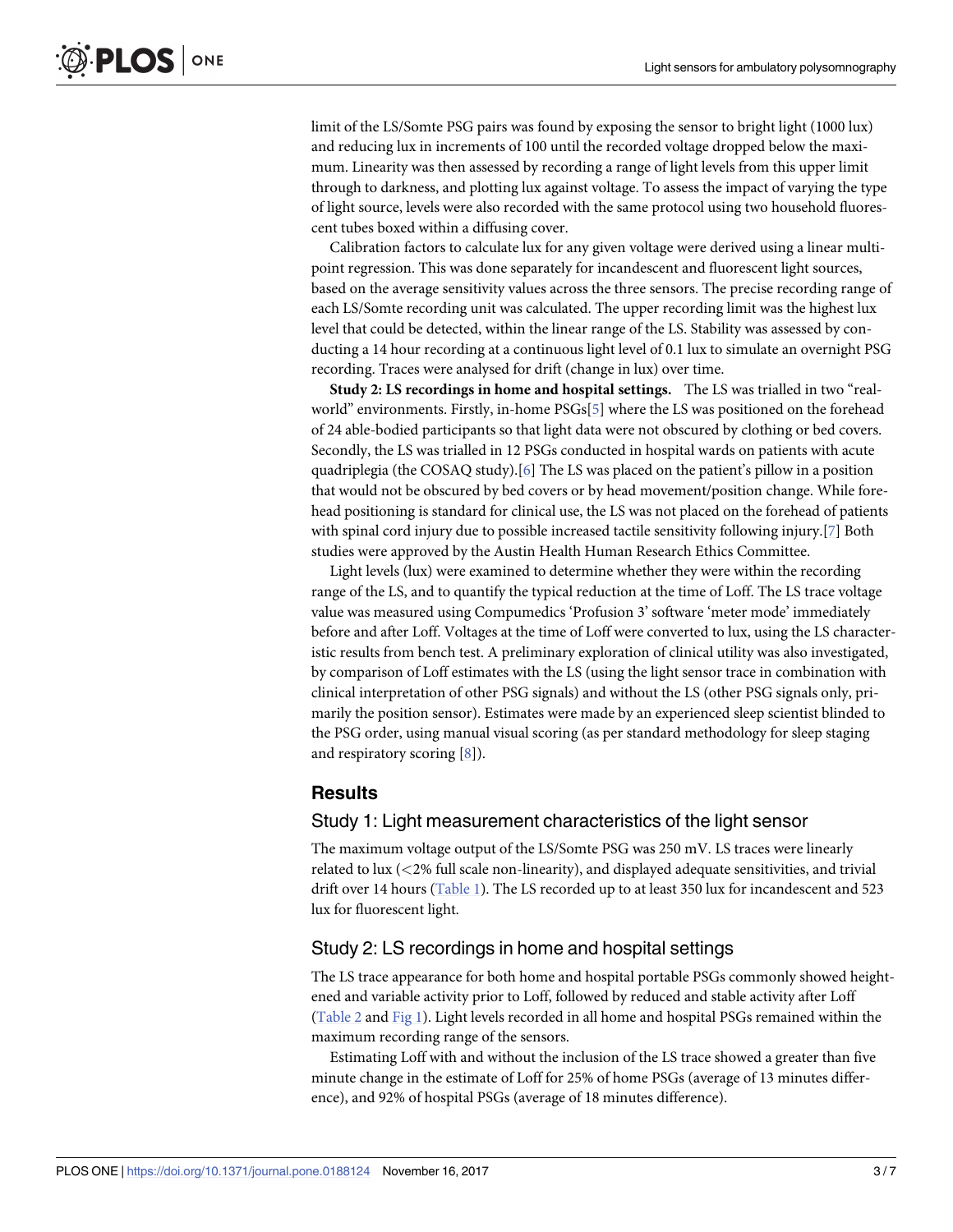|                            | LS <sub>1</sub> | LS <sub>2</sub> | LS3       |
|----------------------------|-----------------|-----------------|-----------|
| Incandescent light         |                 |                 |           |
| Recording range (lux)      | $0 - 350$       | $0 - 389$       | $0 - 366$ |
| Sensitivity (mV/lux)       | 0.715           | 0.643           | 0.684     |
| Non-linearity (full scale) | < 2%            | $1\%$           | $1\%$     |
| <b>Fluorescent light</b>   |                 |                 |           |
| Recording range (lux)      | $0 - 531$       | $0 - 577$       | $0 - 523$ |
| Sensitivity (mV/lux)       | 0.471           | 0.433           | 0.478     |
| Non-linearity (full scale) | $1\%$           | $1\%$           | $2\%$     |
| <b>Drift</b>               |                 |                 |           |
| Drift over 14 hours (lux)  | 0.004           | 0.000           | 0.007     |

<span id="page-3-0"></span>**[Table](#page-2-0) 1. Light sensor (LS) trace characteristics for incandescent and fluorescent light.**

<https://doi.org/10.1371/journal.pone.0188124.t001>

# **Discussion**

This study determined that the trace characteristics of a prototype LS for use in ambulatory PSG were satisfactory, that the LS recording range was suitable for the light levels observed in home and hospital ward settings, and that the LS trace showed an identifiable shift in activity at the time off Loff. These findings suggest that the LS is a valid and useful addition to ambulatory PSG. Preliminary exploration of clinical utility suggested that the LS may be particularly useful in hospital settings, but this requires further examination in controlled experimental conditions.

Unlike in a sleep laboratory, the light conditions in homes and hospital wards are variable and not easily controlled, and therefore the calibration of a LS for automated classification of light level across multiple settings is problematic. While a LS trace is objective, some important clinical considerations exist for its interpretation. Lights may be 'off' and 'on' multiple times before or after sleep is attempted. Therefore, clinical interpretation of other PSG signals is required to determine the 'true' clinically relevant point of Loff, where sleep is initially being attempted. The position sensor can be particularly useful, as changes from upright position to recumbent represent 'going to bed', as well as other signals which can inform eye movement and closure, body movement, arousal, regularity of respiration and many more. In the hospital setting, patients may be recumbent for extended periods of time, unrelated to sleep. As such, the clinical utility of the LS was highest in the hospital setting where the position sensor is less reliable as a marker of 'going to bed'. Clinical utility data are, however, limited by lack of a gold standard light measure. Attending a sleep laboratory was not feasible for the hospital population investigated (spinal cord injury) due to the high level of medical supervision required, and not central to the aims of the current study. The different positioning of the light sensor (forehead or pillow, for able-bodied and spinal cord injury patients respectively) is a potential limitation of the current study, but is not expected to have impacted study aims or conclusions, and the LS appears to be valid for use in either position, as appropriate.

**[Table](#page-2-0) 2. Light intensity values prior to and after lights off (Loff) in home and hospital polysomnography (PSG).**

|                                            | Home         | Hospital   |
|--------------------------------------------|--------------|------------|
| PSGs analysed (N)                          | 24           | 12         |
| Mean (range) lux prior to Loff             | 70 (9 - 245) | 78 (5-348) |
| Mean (range) lux after Loff                | $0(0-11)$    | $1(0-8)$   |
| Mean (range) change in lux at time of Loff | 72 (9-245)   | 76 (4-348) |
|                                            |              |            |

<https://doi.org/10.1371/journal.pone.0188124.t002>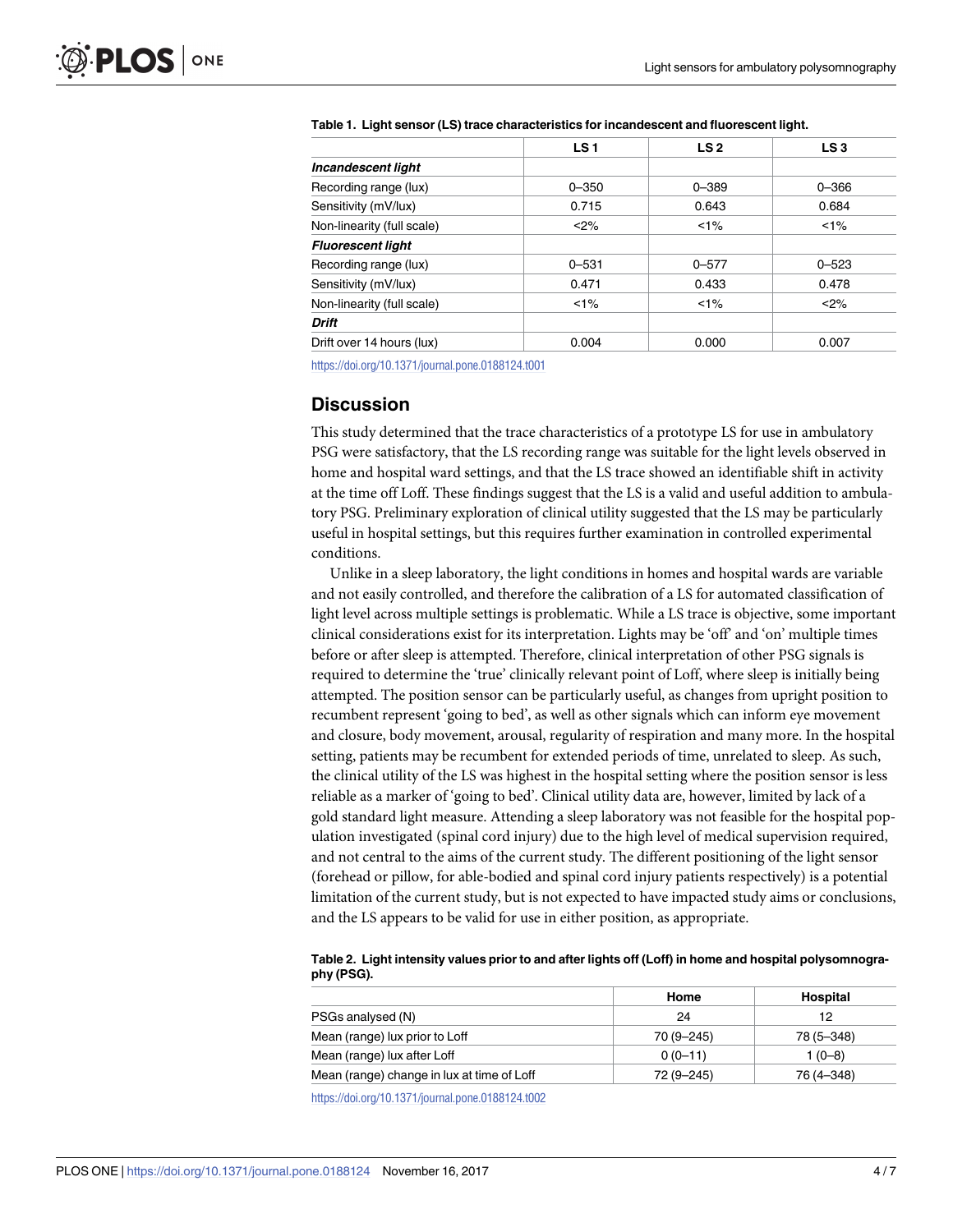<span id="page-4-0"></span>

**[Fig](#page-2-0) 1. Light sensor (LS) trace example at the point of lights off (Loff).**

<https://doi.org/10.1371/journal.pone.0188124.g001>

The findings of this study suggest that the LS trace provides useful additional information for the manual estimation of Loff. The position sensor, and a range of physiological PSG signals can additionally be used to determine when other activities (such as reading or watching TV) may be taking place whilst recumbent. Further, other people may control light levels in home and hospital settings, so physiological PSG signals must be used to investigate movement or wakefulness of the patient during these times. The LS trace is therefore most informative in conjunction with other PSG signals in ambulatory PSG.

Application of these findings could also extend to abbreviated home studies (such as overnight oximetry) that do not record sleep signals and could have improved diagnostic power from a more accurate Loff estimates. As total sleep time (TST) is not available for abbreviated sleep studies, total dark time, based on patient self-report, is the denominator used to calculate many indices. Self-report is an inherently poor estimate of TST and consequently can result in substantial errors in the apnoea hypopnoea index and other important PSG indices. [[9](#page-6-0), [10](#page-6-0)]

# **Conclusions**

Light sensors are a simple addition to ambulatory PSG providing objective and valid light data without adding significant complication or expense. Inclusion of a LS may be particularly important in hospital settings where patients are less mobile. The LS may also be useful in other portable or abbreviated overnight studies, where there is currently limited objective data. In all applications, objective light data can be used to improve the accuracy of sleep indices across research and clinical settings.

# **Supporting information**

**S1 [File.](http://www.plosone.org/article/fetchSingleRepresentation.action?uri=info:doi/10.1371/journal.pone.0188124.s001) Light sensor raw data output.** (XLSX)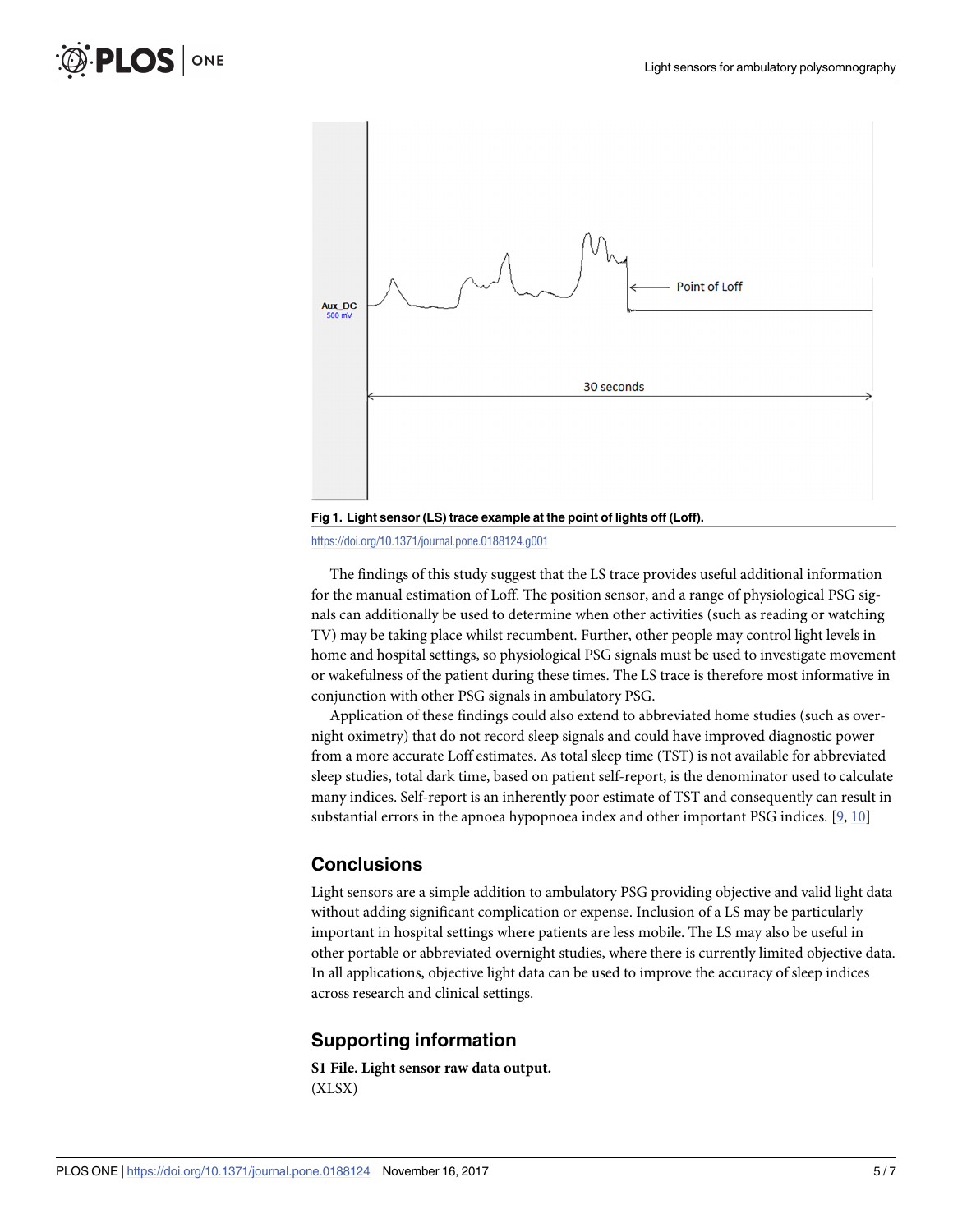## <span id="page-5-0"></span>**Acknowledgments**

Tom Churchward of the Austin Health Sleep Laboratory, Melbourne, VIC Australia, is thanked for his technical knowledge regarding portable sleep studies.

#### **Author Contributions**

**Conceptualization:** Rachel Schembri, Jo Spong, David J. Berlowitz.

**Data curation:** Rachel Schembri, Allison Peters.

**Formal analysis:** Rachel Schembri, Jo Spong, Peter Rochford, David J. Berlowitz.

**Funding acquisition:** David J. Berlowitz.

**Investigation:** Rachel Schembri, Allison Peters, Philip Wilksch.

**Methodology:** Rachel Schembri, Jo Spong, Peter Rochford, Philip Wilksch, Kenneth M. Greenwood, David J. Berlowitz.

**Project administration:** Rachel Schembri, Allison Peters.

**Resources:** Philip Wilksch, David J. Berlowitz.

**Supervision:** Jo Spong, Peter Rochford, Fergal J. O'Donoghue, Kenneth M. Greenwood, Maree Barnes, Gerard A. Kennedy, David J. Berlowitz.

**Validation:** Rachel Schembri.

**Writing – original draft:** Rachel Schembri, Jo Spong, David J. Berlowitz.

**Writing – review & editing:** Rachel Schembri, Jo Spong, Allison Peters, Peter Rochford, Philip Wilksch, Fergal J. O'Donoghue, Kenneth M. Greenwood, Maree Barnes, Gerard A. Kennedy, David J. Berlowitz.

#### **References**

- [1](#page-1-0). Masa JF, Corral J, Pereira R, Duran-Cantolla J, Cabello M, Hernández-Blasco L, et al. Effectiveness of home respiratory polygraphy for the diagnosis of sleep apnoea and hypopnoea syndrome. Thorax. 2011; 66:567–73. <https://doi.org/10.1136/thx.2010.152272> PMID: [21602541](http://www.ncbi.nlm.nih.gov/pubmed/21602541)
- **2.** Dingli K, Coleman E, Vennelle M, Finch S, Wraith P, Mackay T, et al. Evaluation of a portable device for diagnosing the sleep apnoea/hypopnoea syndrome. European Respiratory Journal. 2003; 21(2):253– 59. PMID: [12608438](http://www.ncbi.nlm.nih.gov/pubmed/12608438)
- **3.** Bruyneel M, Sanida C, Art G, Libert W, Cuvelier L, Paesmans M, et al. Sleep efficiency during sleep studies: results of a prospective study comparing home-based and in-hospital polysomnography. Journal of Sleep Research. 2011; 20:201–6. <https://doi.org/10.1111/j.1365-2869.2010.00859.x> PMID: [20561176](http://www.ncbi.nlm.nih.gov/pubmed/20561176)
- **[4](#page-1-0).** Kingshott RN, Douglas NJ. The effect of in-laboratory polysomnography on sleep and objective daytime sleepiness. Sleep. 2000; 23(8):1109–14. PMID: [11145325](http://www.ncbi.nlm.nih.gov/pubmed/11145325)
- **[5](#page-2-0).** Schembri R, Huther A, Spong j, Greenwood K, O'Donoghue F, Barnes M, editors. The prevalence and severity of sleep apnoea in older adults with self-reported insomnia. Australasian Sleep Association Annual Scientific Meeting; 2010; Christchurch, New Zealand: Sleep and Biological Rhythms
- **[6](#page-2-0).** Berlowitz DJ, Ayas N, Barnes M, Brown DJ, Cistulli PA, Geraghty T, et al. Auto-titrating continuous positive airway pressure treatment for obstructive sleep apnoea after acute quadriplegia (COSAQ): study protocol for a randomized controlled trial. Trials. 2013; 14(181):1–10.
- **[7](#page-2-0).** Endo T, Spenger C, Tominaga T, Brene S, Olson L. Cortical sensory map rearrangement after spinal cord injury: fMRI responses linked to Nogo signalling. Brain. 2007; 130(Pt 11):2951–61. Epub 2007/10/ 05. <https://doi.org/10.1093/brain/awm237> PMID: [17913768](http://www.ncbi.nlm.nih.gov/pubmed/17913768).
- **[8](#page-2-0).** Berry RB, Budhiraja R, Gottlieb DJ, Gozal D, Iber C, Kapur VK, et al. Rules for scoring respiratory events in sleep: update of the 2007 AASM Manual for the Scoring of Sleep and Associated Events. Deliberations of the Sleep Apnea Definitions Task Force of the American Academy of Sleep Medicine. J